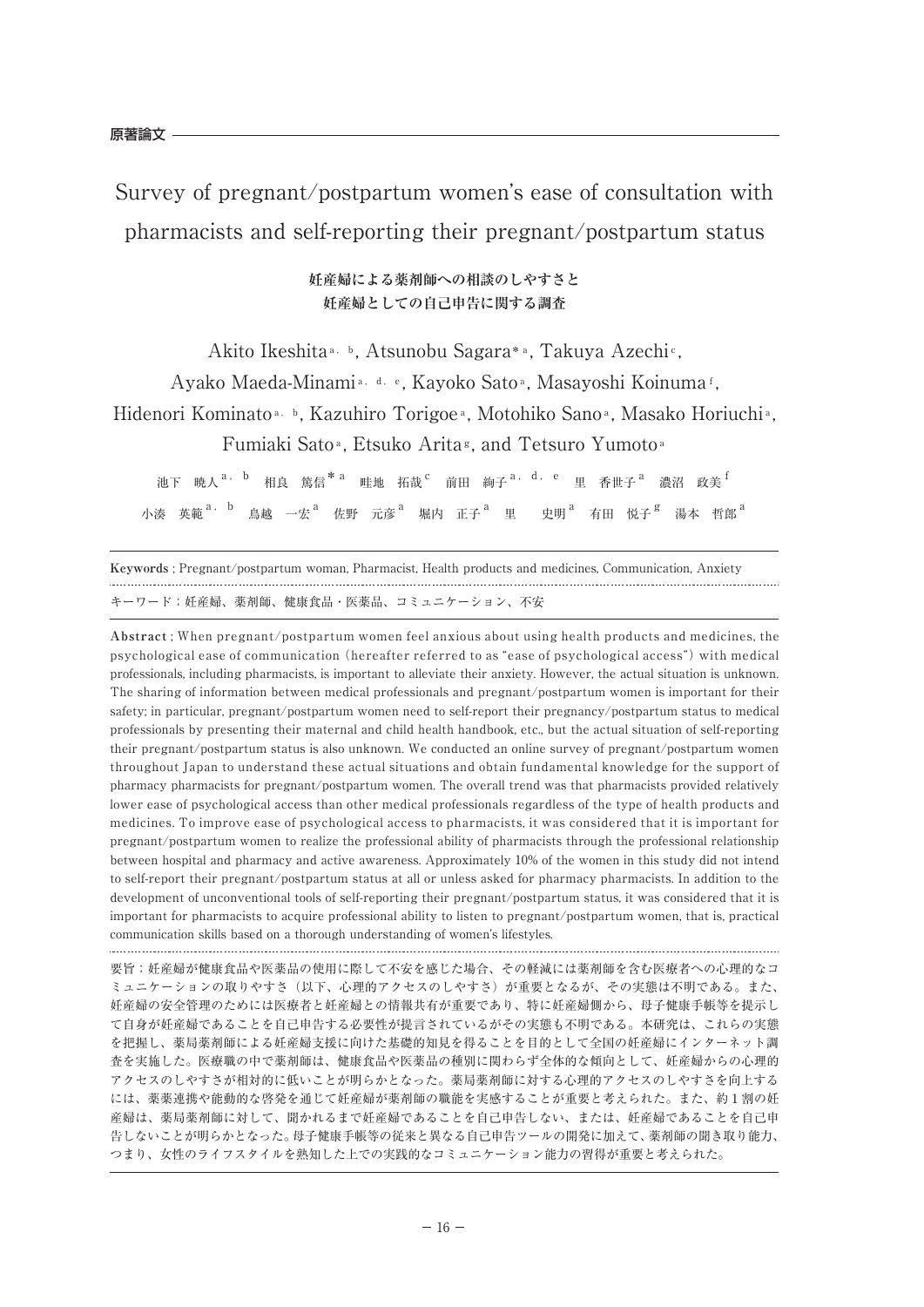a Hoshi University

- b I&H Co., Ltd.
- c Department of Pharmacy, Juntendo University Hospital
- d Graduate School of Pharmacy, Keio University
- e Faculty of Pharmaceutical Sciences, Tokyo University of Science
- f Faculty of Pharmaceutical Sciences, Teikyo Heisei University
- g Kitasato University School of Pharmacy

\*Corresponding Author:Atsunobu Sagara, 2-4-41 Ebara, Shinagawa-ku, Tokyo 142-8501, Japan e-mail: a-sagara@hoshi.ac.jp

- 所属:a 星薬科大学
	- b I&H株式会社
	- c 順天堂大学医学部附属順天堂医院薬剤部
	- d 慶應義塾大学薬学部
	- e 東京理科大学薬学部
	- f 帝京平成大学薬学部
	- g 北里大学薬学部

#### **Introduction**

In recent years, the trends of late marriages and declining birth rates in Japan has accelerated due to increasing numbers of women are entering the workforce<sup>1)</sup> and economic circumstances<sup>2)</sup>. In the Vital Statistics Survey of the Ministry of Health, Labor and Welfare in Japan, the mothers who gave birth in 2020 were significantly older than those who gave birth in 19853). This suggests an increase in the number of  $pregnant/postpartum women with$ underlying medical conditions and the opportunities to take medication during pregnancy and lactation. In fact, of the approximately 97,000 healthy pregnant women who participated in the National Survey on Children's Health and the Environment<sup>4)</sup>, many used health products and medicines before and during  $pregnancy<sup>5</sup>$ . In addition, a survey conducted by the Review Meeting of Ideal Health and Medical System for Pregnant/ Postpartum Women (hereafter referred to

as the "review meeting") revealed that many pregnant women are concerned about the use of medicines and health products during pregnancy<sup>6)</sup>. Under these circumstances, medical professionals, including pharmacists are required to im prove the psychological ease of communication (hereafter referred to as "ease of psychological access") with pregnant/postpartum women who are anxious about using health products and medicines. However, the actual situation regarding ease of psychological access is not clear.

On the other hand, in addition to improving ease of psychological access for pregnant/postpartum women, medical professionals should practice appropriate safety management, including continuous sharing of information about women's lifestyles under the cooperative relationship between medical professionals and pregnant/postpartum women. In other words, it is essential for the medical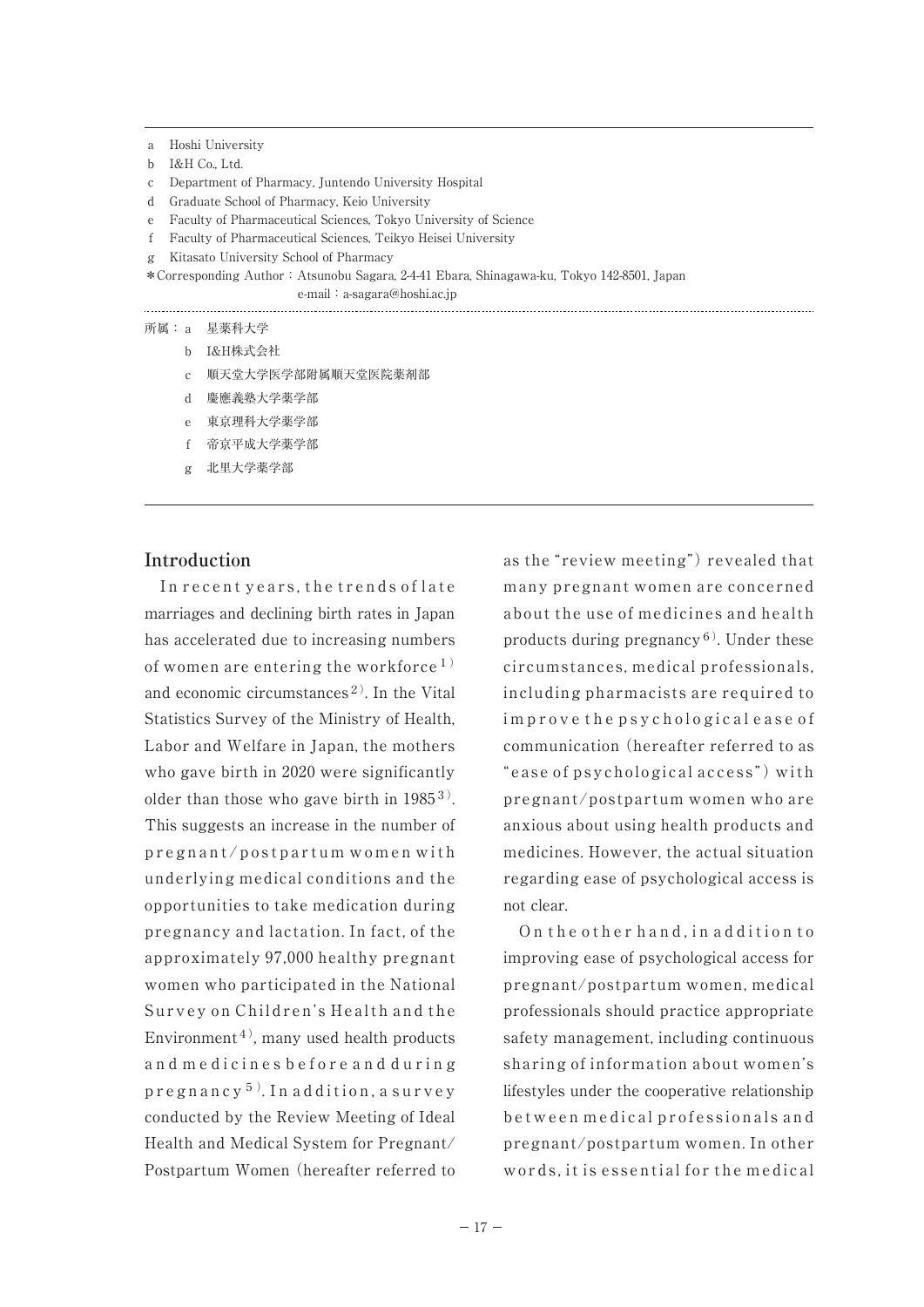

professionals to confirm the information not only at the initial interview but also on an ongoing basis, and for pregnant/ postpartum women to self-report to the medical professionals their status regarding marriage, their desire to have a baby, and their pregnant/postpartum. However, Sakamoto et al. reported that no women of childbearing potential received confirmation o f p r e g n a n c y o r t h e p o s s i b i l i t y o f pregnancy from the pharmacist when they received their medication<sup>7)</sup>. They pointed out that the reason for this is that some women suffer from infertility, and it is a difficult issue that requires great consideration for pharmacists to confirm the existence of pregnancy in their daily work7).

 The review meeting also revealed that many pregnant/postpartum women felt that it was important for pharmacy pharmacists to explain medications while p a y ingattention to pregnancy and lactation, and to confirm that they were pregnant or lactating6). In addition, a certain number of pregnant/postpartum women felt that the pharmacies did not pay enough attention to their needs. In these circum stances, review meeting recommends the necessity of self-report on the part of pregnant/postpartum women, stating that it is necessary to promote the confirmation by medical professionals that a woman is pregnant/postpartum, (e.g., by having her present the maternal and child health handbook), so that she can use medicines with peace of mind $6$ ). However, the actual situation of self-reporting their pregnant/postpartum status remains unclear. Currently, the authors are building a platform with medical institutions (obstetrics departments, collaborative obstetrics departments, and pharmacy departments) and local pharmacies to verify the usefulness of continuous followup according to women's lifestyles, h owever, basic knowledge about psychological access and their pregnant/ postpartum status is lacking.

 In this study, we conducted an online survey of pregnant/postpartum women throughout Japan to clarify the ease of psychological access to various information sources, mainly medical professionals, when they are concerned about using health products and medicines, as well as the actual situation of self-reporting their pregnant/postpartum status at pharmacies, and to obtain essential information for the support of pharmacists for pregnant/ postpartum women.

## **Methods**

### Survey targets and items

 F r o m F e b r u a r y 2 5 t o 2 6 , 2 0 2 0 , p r e l i m i n a r y o n l i n e s u r v e y s w e r e d is tributed to 50,000 registered investigation firm randomized monitors (Macromill, Inc., Tokyo, Japan) of women in their teens to those in their forties across Japan. Data provided by 1,030 women who were eight months pregnant to <1 year postpartum (at the time of the survey) were extracted. The monitors of the investigation firm had been publicly recruited, and the total number of monitors as of February 2020 was approximately 1.28 million. To prevent any falsified responses, a trapping survey was conducted once every six months and monitors were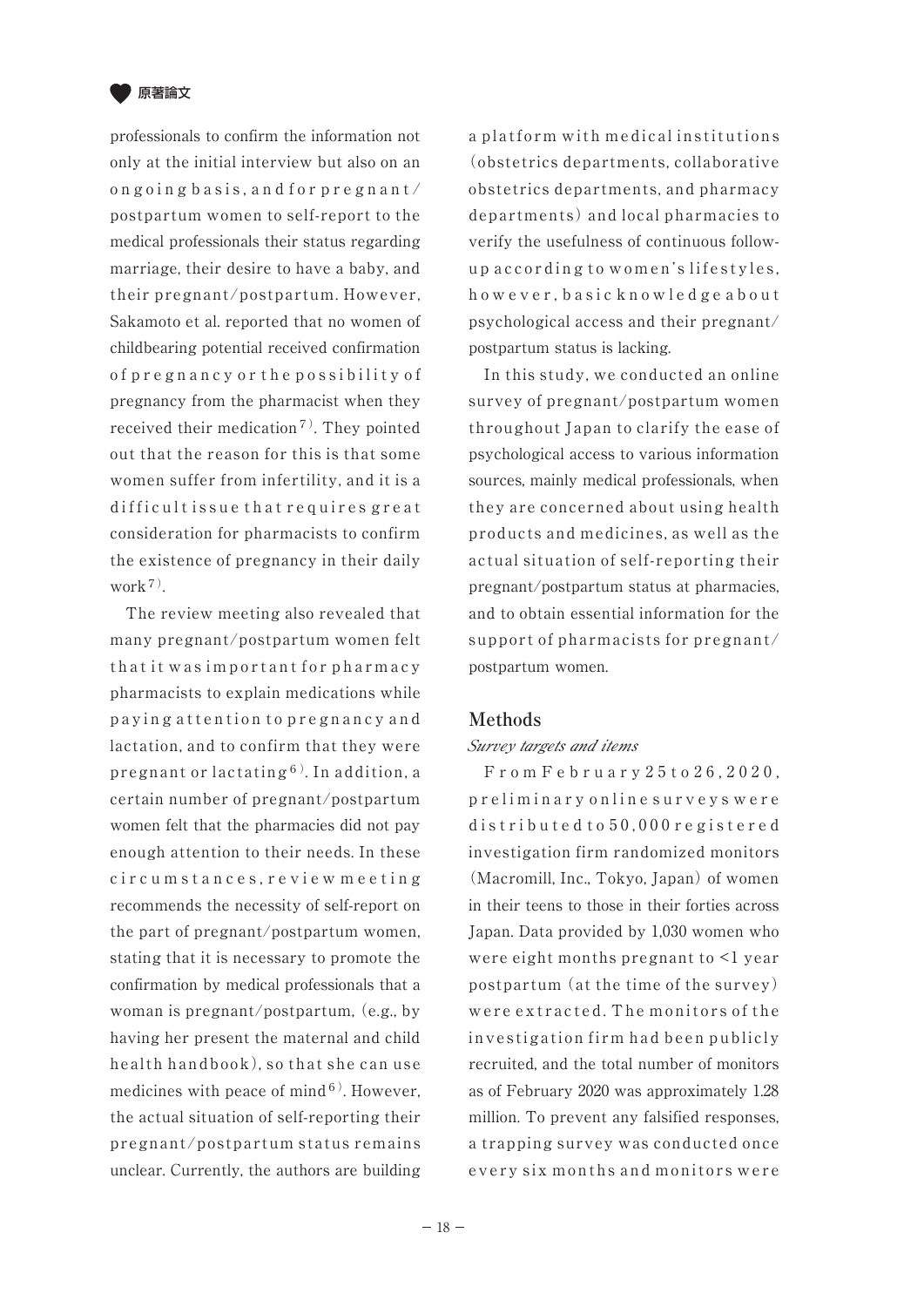required to update necessary registered information once every year. Table 1 details the items in the survey sent to the women. The women responded about their current or most recent pregnancies.

#### Analysis methods

 We collected the completed survey responses from Macromill, Inc. and tabulated the data using JMP 14 (SAS Institute, Cary, NC, USA). For Figures 1 and 2, the answer "very easy to consult" was assigned a numerical value of 5; "somewhat easy to consult," 4; "neither," 3; "somewhat difficult to consult," 2; and "very difficult to consult," 1. The mean and standard deviation for health products, over-the-counter (OTC) medicines (internal and external), and prescription medicines (internal and external) were calculated to create a scatter plot. The lines of an average of the mean score and standard deviation for each response item appear in figures. As shown in the lowerright quadrant of the four quadrants, indicating that the corresponding item has a high degree of ease of psychological access in general.

### Ethical considerations

 The study was conducted in accordance with the ethical guidelines for human-based medical research and was approved by the Institutional Review Board of Hoshi University (2019-13) and the Institutional Review Board of HANSHIN Dispensing Pharmacy (19009S). The survey response indicated consent to participate in the study.

#### **Results**

#### Basic characteristics of the respondents

 Table 2 presents the basic characteristics of the respondents in terms of age, region, visits to medical institutions other than those of the attending obstetrician, health products, OTC medicines, and prescription medicines being regularly taken prior to pregnancy.

Ease of psychological access to various sources of information, mainly medical professionals, when pregnant/postpartum women experienced anxiety

 In the scatter plot, the lower right quadrant represents a generally high degree of ease of psychological access (Figure 1 and 2). There are various sources of information, mainly medical professionals, within this quadrant. First, we investigated ease of psychological access regarding the use of health products, OTC medicines, and prescription medicines that they had previously used prior to the pregnancy, including continuation, for the first time since learning that they were pregnant. For health products, ease of psychological access was higher among midwives/nurses  $(4.0811 \pm 0.8318)$  and attending physicians  $(3.7303 \pm 0.9415)$ , in that order (Figure 1A). For OTC medicines, psychological access was higher among midwives/nurses (4.0115  $\pm$  0.8576), attending obstetricians (3.9656)  $\pm$  0.9801), attending physicians (3.7419  $\pm$ ) 0.9769), and pharmacists  $(3.6673 \pm 0.9610)$ , in that order (Figure 1B). For prescription medicines, ease of psychological access was higher among attending obstetricians  $(4.2224 \pm 0.8482)$ , midwives/nurses  $(4.0140)$  $\pm$  0.8791), attending physicians (4.0060  $\pm$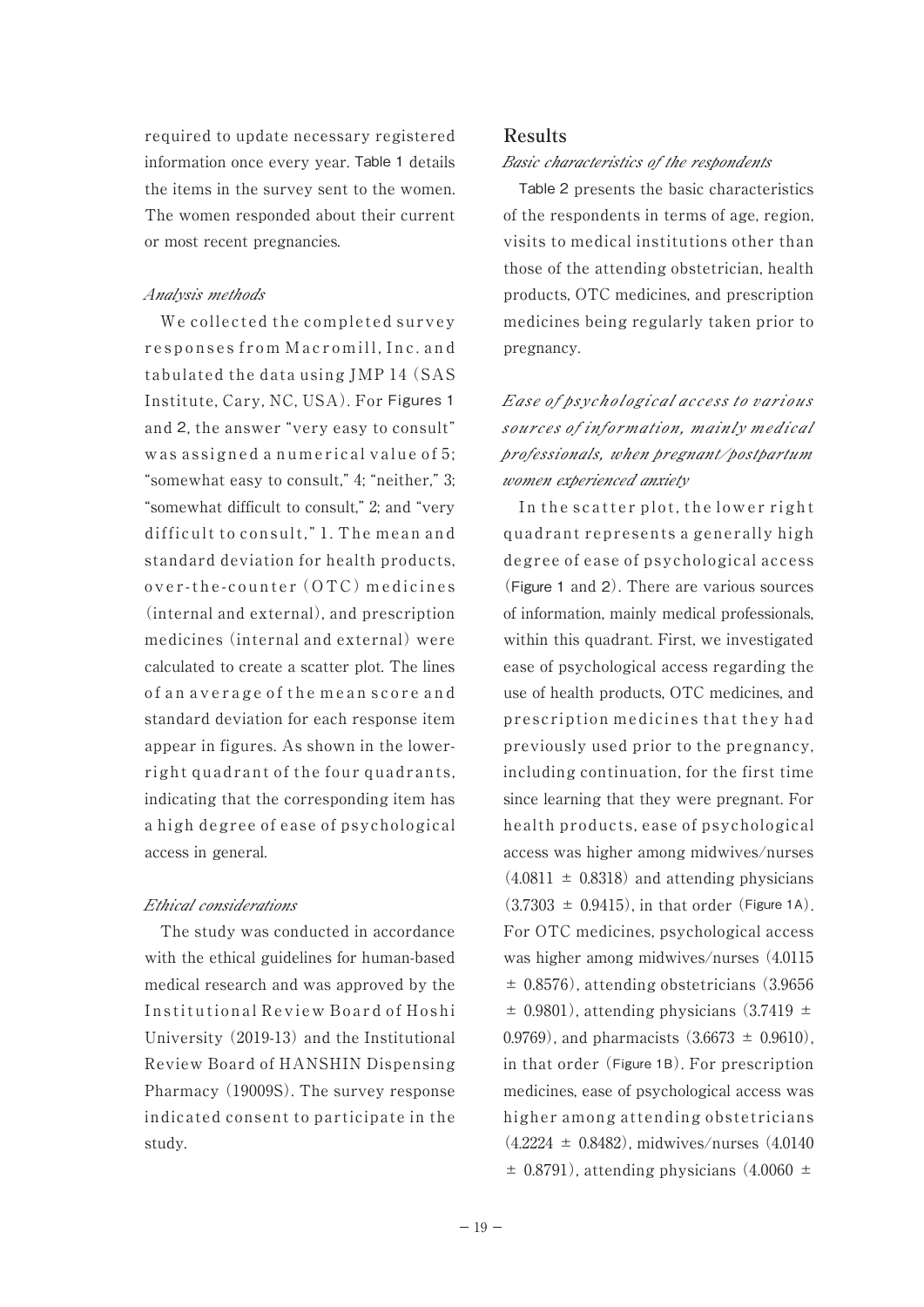|                      | Corresponding<br>Table/Figure | Figure 1                                                                                                                                                                                                                                                                                                                                                                                                                                                                                                                                                                                                                        | 2<br>Figure                                                                                                                                                                                                                                                                                                                                                                                                                                                                                                                                                                                               | S<br>Table:                                                                                                                                                                                                                                                                                                                                                                                  |
|----------------------|-------------------------------|---------------------------------------------------------------------------------------------------------------------------------------------------------------------------------------------------------------------------------------------------------------------------------------------------------------------------------------------------------------------------------------------------------------------------------------------------------------------------------------------------------------------------------------------------------------------------------------------------------------------------------|-----------------------------------------------------------------------------------------------------------------------------------------------------------------------------------------------------------------------------------------------------------------------------------------------------------------------------------------------------------------------------------------------------------------------------------------------------------------------------------------------------------------------------------------------------------------------------------------------------------|----------------------------------------------------------------------------------------------------------------------------------------------------------------------------------------------------------------------------------------------------------------------------------------------------------------------------------------------------------------------------------------------|
|                      | <b>Options</b> List           | Somewhat difficult to consult<br>Somewhat easy to consult<br>Very difficult to consult<br>Very easy to consult<br>Neither<br>$\widehat{5}$<br>$\widehat{4}$<br>$\widehat{\mathfrak{a}}$<br>$\widehat{3}$                                                                                                                                                                                                                                                                                                                                                                                                                        | Somewhat difficult to consult<br>Somewhat easy to consult<br>Very difficult to consult<br>Very easy to consult<br>Neither<br>$\widehat{\mathcal{Z}}$<br>$\widehat{+}$<br>$\widehat{5}$<br>္ခြ                                                                                                                                                                                                                                                                                                                                                                                                             | Mother and child health handbook<br>Questionnaire/initial visit survey<br>I do not self-report my status as<br>I do not self-report my status as<br>pregnant/postpartum woman<br>pregnant/postpartum woman<br>Maternity mark keychain<br>Drug history handbook<br>Verbal communication<br>unless asked<br>$\widehat{3}$<br>$\widehat{z}$<br>$\overline{4}$ )<br>$\widehat{5}$<br>ି<br>$\sim$ |
|                      | Item List                     | Family members/relatives<br>Attending obstetricians<br>Friends who had given<br>Attending physicians<br>birth/been pregnant<br>Books/magazines<br>Midwives/nurses<br>Other physicians<br>Pharmacists<br>Internet<br>$\widehat{\otimes}$<br>$\widehat{\Theta}$<br>$\widehat{+}$<br>$\widehat{\circ}$<br>$\alpha$<br>ίŋ<br>$\infty$<br>medicines for external use<br>medicines for internal use<br>Prescription medicines<br>Prescription medicines<br>Over-the-counter<br>Over-the-counter<br>A) Health products<br>for external use<br>for internal use<br>$\widehat{B}$<br>$\widehat{\circ}$<br>$\widehat{E}$<br>$\widehat{D}$ | Family members/relatives<br>Attending obstetricians<br>Friends who had given<br>Attending physicians<br>birth/been pregnant<br>Books/magazines<br>Midwives/nurses<br>Other physicians<br>Pharmacists<br>Internet<br>$\widehat{+}$<br>$\widehat{\otimes}$<br>6<br>$\alpha$<br>$\sim$<br>َماَ<br>َفَ<br>medicines for external use<br>medicines for internal use<br>Prescription medicines<br>Prescription medicines<br>Over-the-counter<br>Over-the-counter<br>A) Health products<br>for external use<br>for internal use<br>$\widehat{B}$<br>$\widehat{E}$<br>$\widehat{\circ}$<br>$\widehat{\mathsf{d}}$ | 4) Local pharmacy that I visited from prior to the pregnancy<br>1) Hospital/clinic that I first visited after the pregnancy was<br>Pharmacy that I first visited after the pregnancy was<br>Local hospital/clinic that I visited from prior to the<br>pregnancy<br>confirmed<br>confirmed<br>$\widehat{2}$<br>$\widehat{\mathfrak{D}}$                                                       |
| Table 1 Survey items | Question content              | the first time since learning that you were<br>Please select the ease of consultation from<br>medicines that you had previously used prior<br>to the pregnancy (including continuation), for<br>the item list when you experience anxiety<br>regarding the use of health products, over-<br>the-counter medicines, and prescription<br>pregnant.                                                                                                                                                                                                                                                                                | Please select the ease of consultation from<br>regarding the use of health products, over-<br>prior to the pregnancy, for the first time<br>the item list when you experience anxiety<br>the-counter medicines, and prescription<br>medicines that you had not previously used<br>since learning that you were pregnant                                                                                                                                                                                                                                                                                   | Please select tools for self-reporting<br>pregnant/postpartum status at medical<br>institutions other than those of the attending<br>obstetrician (multiple answers).                                                                                                                                                                                                                        |
|                      |                               | Question<br>⋖                                                                                                                                                                                                                                                                                                                                                                                                                                                                                                                                                                                                                   | Question<br>$\mathbb{E}$                                                                                                                                                                                                                                                                                                                                                                                                                                                                                                                                                                                  | Question<br>$\circ$                                                                                                                                                                                                                                                                                                                                                                          |

原著論文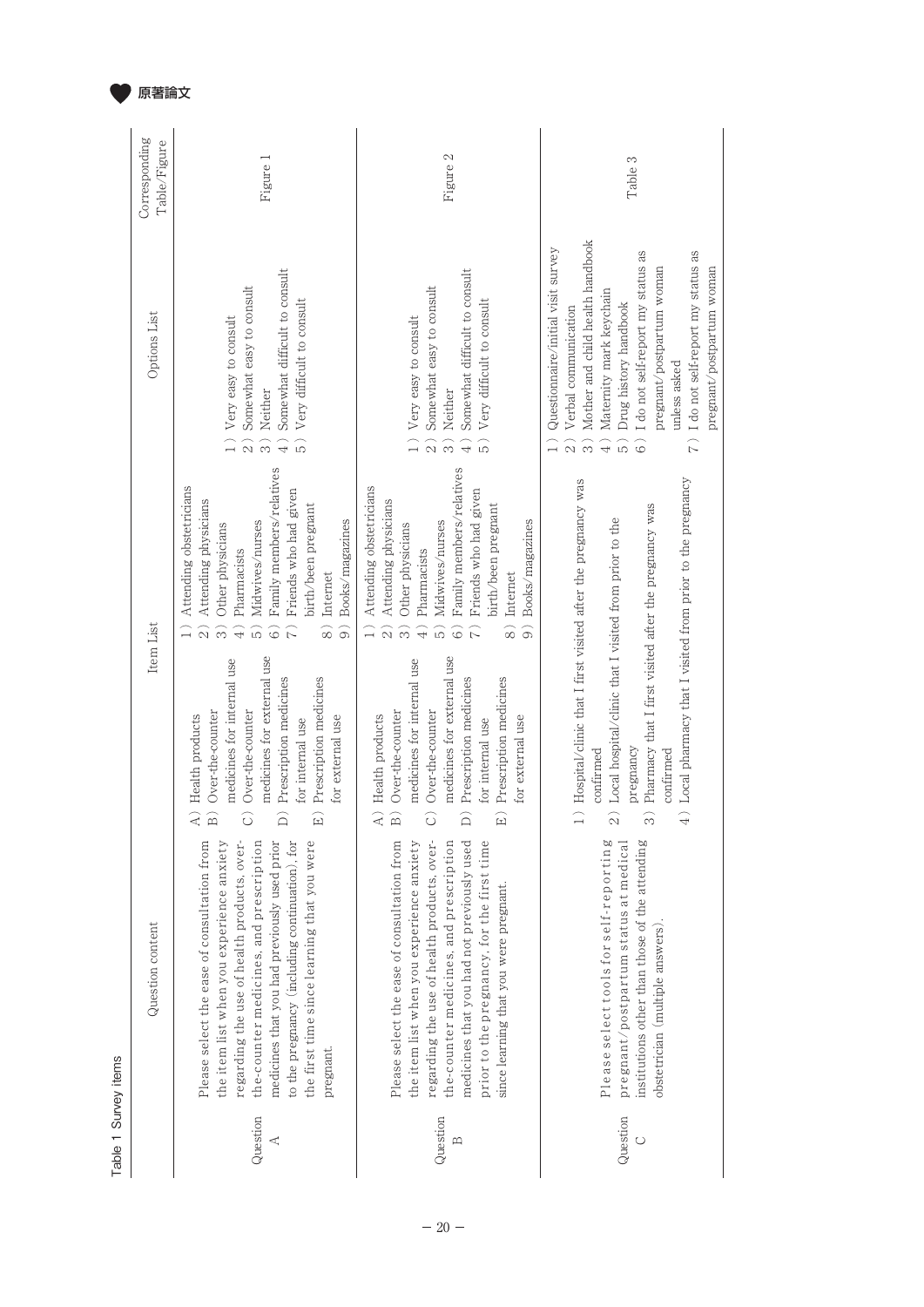|                                                                               |                                                                                | z                 | $\frac{8}{2}$ |
|-------------------------------------------------------------------------------|--------------------------------------------------------------------------------|-------------------|---------------|
| Age (single answer, $N=1,030$ )                                               | Teens                                                                          |                   | 0.4%          |
|                                                                               | Twenties                                                                       | 526               | 51.1%         |
|                                                                               | Thirties                                                                       | 484               | 47.0%         |
|                                                                               | Forties                                                                        | 16                | 1.6%          |
|                                                                               | Hokkaido                                                                       | 38                | 3.7%          |
| Region (single answer, N=1,030)                                               | Tohoku                                                                         | 99                | 5.4%          |
|                                                                               | Kanto                                                                          | 314               | 30.5%         |
|                                                                               | Chubu                                                                          |                   | 19.6%         |
|                                                                               | Kinki                                                                          | $\frac{202}{236}$ | 21.9%         |
|                                                                               | Chugoku                                                                        | 69                | 6.7%          |
|                                                                               | Shikoku                                                                        | 27                | 2.6%          |
|                                                                               | Kyusyu                                                                         | 98                | 9.5%          |
|                                                                               | Hospital/clinic that I first visited after the pregnancy was confirmed         | 507               | 49.2%         |
| Visits to medical institutions other than those of the attending obstetrician | Local hospital/clinic that I visited from prior to the pregnancy               | 397               | 38.5%         |
| (multiple answers, $N=1,030$ )                                                | Pharmacy that I first visited after the pregnancy was confirmed                | 249               | 24.2%         |
|                                                                               | Local pharmacy that I visited from prior to the pregnancy                      | 197               | 19.1%         |
|                                                                               | I had never visited a medical institution other than my attending obstetrician | 181               | 17.6%         |
|                                                                               | Health products                                                                | 419               | 40.7%         |
| Health products, over-the-counter medicines, and prescription medicines       | Over-the-counter medicines for internal use                                    | 235               | 22.8%         |
| being regularly taken prior to pregnancy (multiple answers, N=1,030)          | Over-the-counter medicines for external use                                    | 288               | 28.0%         |
|                                                                               | Prescription medicines for internal use                                        | 285               | 27.7%         |
|                                                                               | Prescription medicines for external use                                        | 214               | 20.8%         |
|                                                                               |                                                                                |                   |               |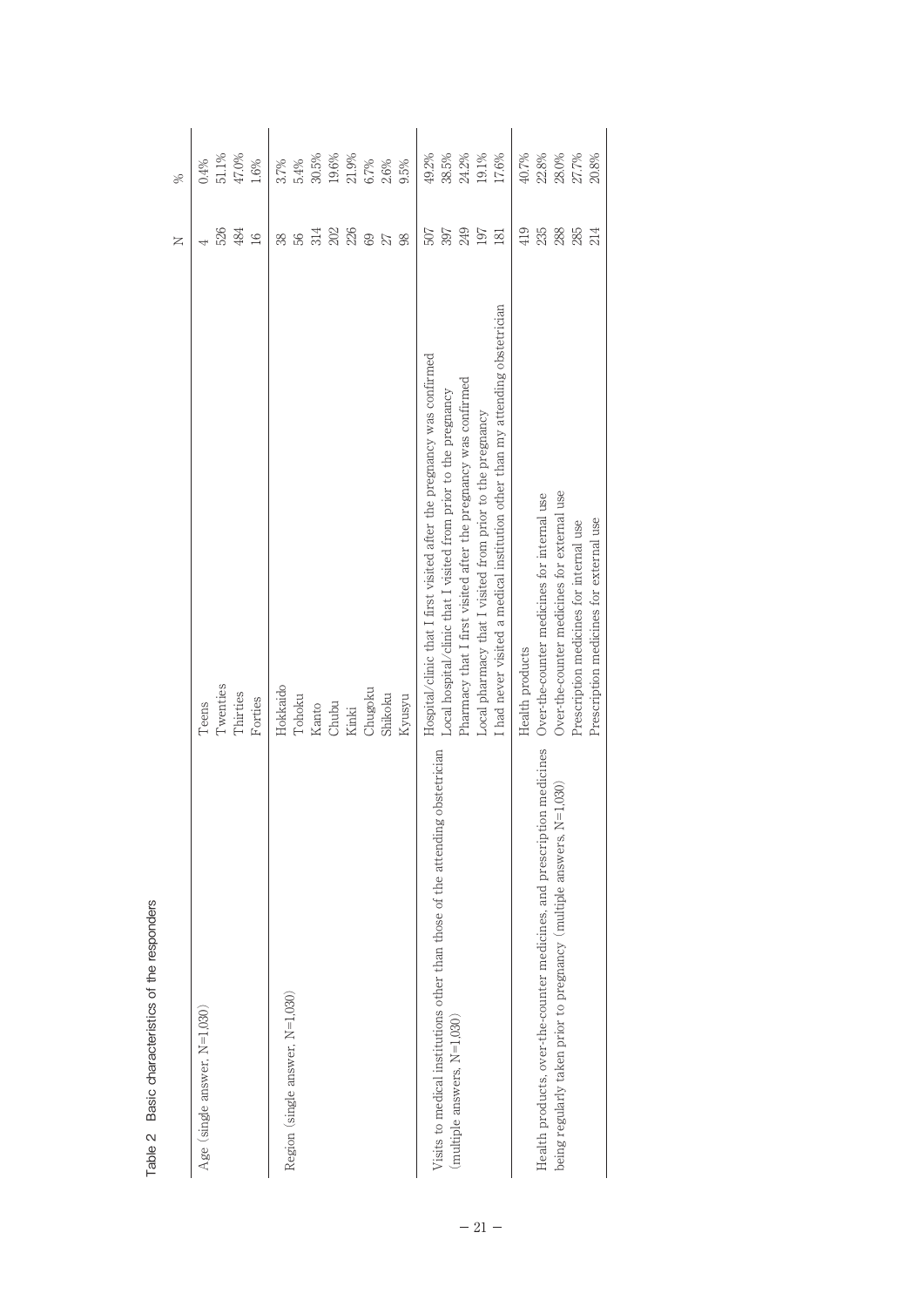

0.9324), and pharmacists  $(3.8537 \pm 0.9718)$ , in that order (Figure 1C).

Next, we also investigated ease of psychological access regarding the use of health products, OTC medicines, and prescription medicines that they had not previously used prior to the pregnancy, for the first time since learning that they were p r e g n a n t . F o r h e a l t h p r o d u c t s , psychological access was higher among attending obstetricians  $(3.9369 \pm 0.9912)$ . midwives/nurses  $(3.9058 \pm 0.9486)$ , attending physicians  $(3.6864 \pm 0.9965)$ , and pharmacists  $(3.6388 \pm 0.9717)$ , in that order (Figure 2A). For OTC medicines, psychological access was higher attending obstetricians  $(3.9078 \pm 1.0062)$ , midwives nurses  $(3.8083 \pm 0.9859)$ , pharmacists  $(3.7053 \pm 0.9846)$ , and attending physicians  $(3.7000 \pm 1.0033)$ , in that order (Figure 2B). For prescription medicines, psychological access was higher among attending obstetricians  $(4.0922 \pm 0.9346)$ , attending physicians  $(3.9112 \pm 0.9643)$ , midwives/ nurses  $(3.8699 \pm 0.9680)$ , and pharmacists  $(3.8432 \pm 0.9782)$ , in that order (Figure 2C). The overall trend revealed that medical professionals had generally more ease of psychological access compared to the other information sources, while pharmacists had relatively less ease of psychological access when focusing on medical professionals.

# Tools for self-reporting pregnant/postpartum status at medical institutions other than those of the attending obstetrician

The medical institutions where "Questionnaire/Initial visit survey" was used the most as a tool for self-reporting p r e g n a n t / p o s t p a r t u m s t a t u s w e r e

hospitals/clinics (77.3%: 392/507 subjects) and pharmacies (78.3%: 195/249 subjects) that they visited for the first time after their pregnancy was confirmed. The medical institutions where "verbal communication" was used the most were the local hospital/clinic (61.7%: 245/397 subjects) and the local pharmacy (62.9%: 124/197 subjects) that they had visited prior to their pregnancy. On the other hand, in the pharmacies that they visited for the first time after their pregnancy was confirmed, " I do not self-report my status as pregnant/postpartum woman unless asked (4.8%: 12/249 subjects)" and "I do not self-report my status as pregnant/ postpartum woman (2.0%: 5/249 subjects)" were found, indicating that a total of 6.8% of the pregnant/postpartum women did not intend to self-reporting their status as p r e g n a n t / p o s t p a r t u m w o m e n t o pharmacists. Furthermore, in local pharmacy that they visited from prior to the pregnancy, " I do not self-report my status as pregnant/postpartum woman unless asked (6.1%: 12/197 subjects) " and "I do not self-report my status as pregnant/ p o s t p a r t u m w o m a n ( 6 . 1 % : 1 2 / 1 9 7 subjects)" were found, indicating that a total of 12.2% of the pregnant/postpartum women did not intend to self-report their p r e g n a n t / p o s t p a r t u m s t a t u s t o pharmacists. In particular, compared to other medical institutions, pregnant/ postpartum women were less likely to selfreporting their pregnant/postpartum status to local pharmacies that they visited from prior to the pregnancy.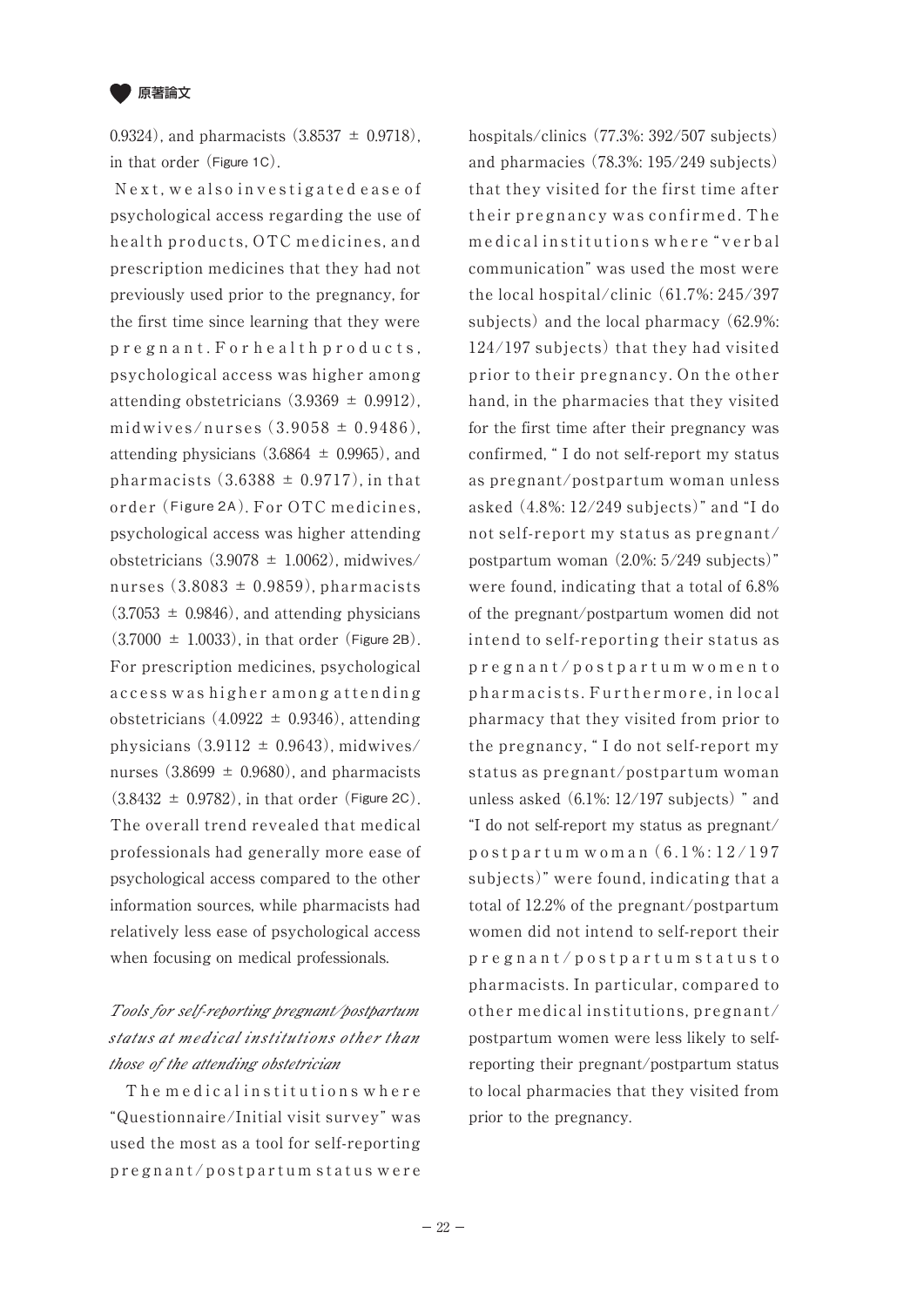

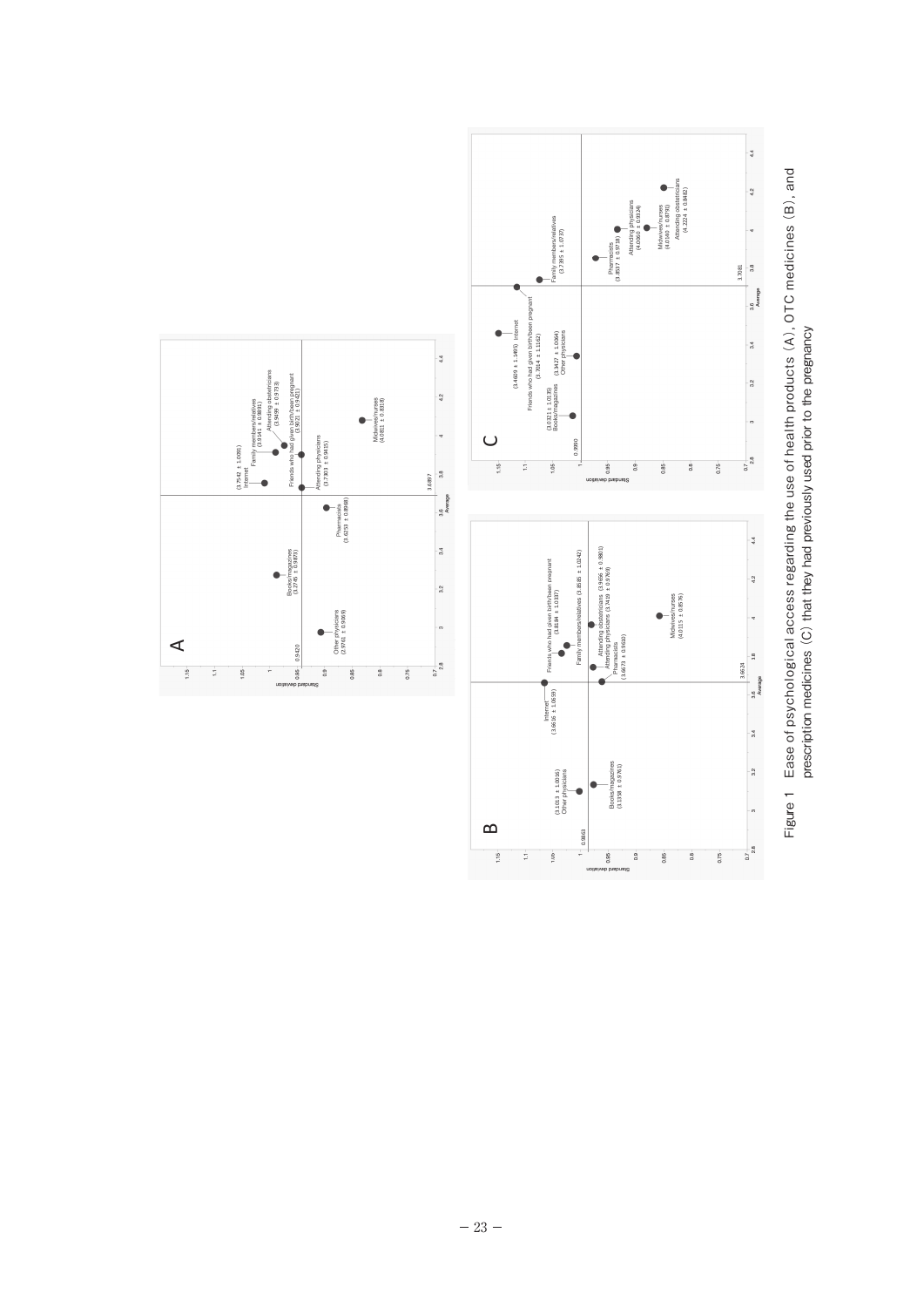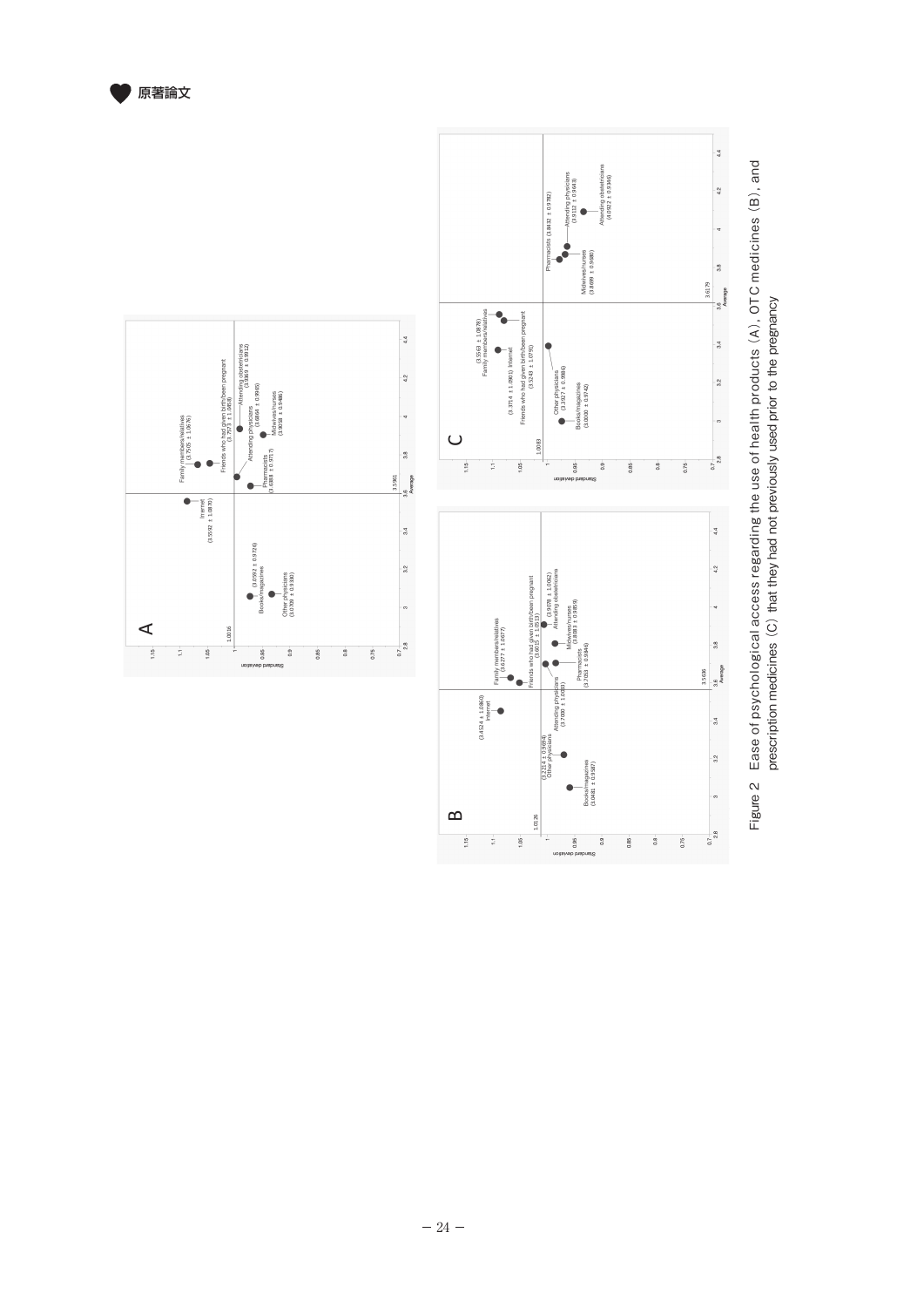|                                      |               | Questionnaire<br>initial visit<br>survey | communication<br>Verbal | Mother and child<br>health handbook | Maternity mark<br>keychain | Drug history<br>handbook | report my status<br>woman unless<br>I do not self-<br>as pregnant/<br>postpartum<br>asked | my status as<br>I do not self-<br>postpartum<br>pregnant/<br>woman<br>report |
|--------------------------------------|---------------|------------------------------------------|-------------------------|-------------------------------------|----------------------------|--------------------------|-------------------------------------------------------------------------------------------|------------------------------------------------------------------------------|
| Hospital/clinic that I first visited | $N = 507$     | 392                                      | 224                     | 233                                 | 116                        | 72                       | $\overline{14}$                                                                           | $\overline{14}$                                                              |
| after the pregnancy was<br>confirmed | $\frac{8}{2}$ | 77.3%                                    | 44.2%                   | 46.0%                               | 22.9%                      | 14.2%                    | 2.8%                                                                                      | 2.8%                                                                         |
| Local hospital/clinic that I visited | $N = 397$     | 223                                      | 245                     | 122                                 | 22                         | \$                       | $\infty$                                                                                  | $\overline{15}$                                                              |
| from prior to the pregnancy          | $\frac{8}{2}$ | 56.2%                                    | 61.7%                   | 30.7%                               | 18.1%                      | 16.1%                    | 2.0%                                                                                      | 3.8%                                                                         |
| Pharmacy that I first visited        | $N=249$       | 195                                      | 105                     | 86                                  | 42                         | $\overline{C}$           | $\overline{2}$                                                                            | 5                                                                            |
| after the pregnancy was<br>confirmed | $\frac{8}{2}$ | 78.3%                                    | 42.2%                   | 26.5%                               | 16.9%                      | 28.1%                    | 4.8%                                                                                      | 2.0%                                                                         |
| Local pharmacy that I visited        | $N=197$       | 74                                       | 124                     | 30                                  | 38                         | 51                       | $\overline{2}$                                                                            | $\overline{2}$                                                               |
| from prior to the pregnancy          | $\frac{8}{2}$ | 37.6%                                    | 62.9%                   | 15.2%                               | 19.3%                      | 25.9%                    | $6.1\%$                                                                                   | $6.1\%$                                                                      |

| j                        |
|--------------------------|
|                          |
|                          |
|                          |
| 7                        |
| ֡֡֡֡֡֡֡֡֡                |
|                          |
|                          |
| j                        |
| Ï<br>١                   |
|                          |
|                          |
|                          |
|                          |
| Ì<br>$\zeta$<br>þ        |
|                          |
| ļ                        |
| ֕<br>j<br>ׇ֚֘֡           |
|                          |
| i<br>$\overline{ }$      |
| $\mathbf{I}$<br>֧֖֚֚֚֬֝֬ |
|                          |
| l<br>١                   |
|                          |
|                          |
|                          |
|                          |
| ï                        |
|                          |
|                          |
|                          |
| i                        |
|                          |
|                          |
| $\ddot{ }$               |
|                          |
| j                        |
|                          |
| j<br>j<br>Ç              |
|                          |
|                          |
|                          |
| l<br>֠                   |
| ĵ<br>j                   |
| ļ<br>֚֚֚֬                |
| ţ<br>Į                   |
| j                        |
| I                        |
|                          |
| j<br>ׇ֚֘                 |
|                          |
|                          |
| j                        |
| l                        |
|                          |
| ∶<br>l                   |
| l                        |
|                          |
|                          |
| )<br>ï                   |
| Ï                        |
| able                     |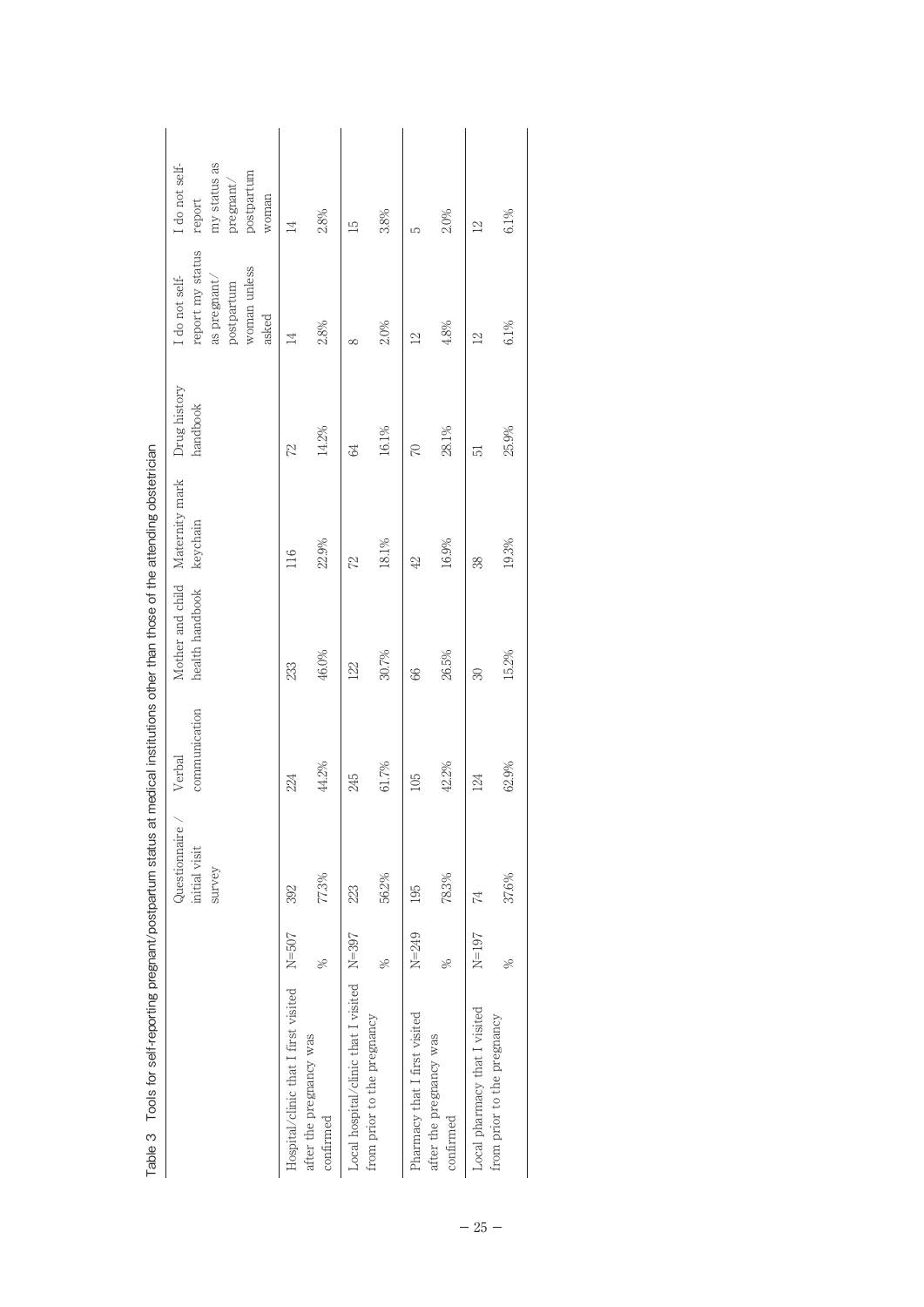

### **Discussion**

 This study investigated the ease of psychological access to various information sources, mainly medical professionals when pregnant/postpartum women were concerned about using health products and medicines.

 First, ease of psychological access regarding the use of health products, OTC medicines that they had previously used prior to the pregnancy was found to be higher among midwives/nurses. One possible reason for this was that pregnant/ postpartum women who do not have underlying medical conditions and are not taking medication have good physical access to midwives/nurses because they visit mainly outpatient clinics for prenatal checkups. Midwives/nurses act as supporters after the checkup and as liaisons and coordinators with physicians. Approximately 40% of women in one study consulted with midwives about selfmedication<sup>8)</sup>. However, in the same report, approximately 90% of midwives regarding the combination of medications and foods, and approximately 50% of midwives regarding the main effects and side effects of medicines said "I can answer about half of the questions", and "I do not know or forgot most of them<sup>8)</sup>. In addition, Tanida et al. considered that nurses could serve as coordinators to deliver appropriate information about self-medication to the target population through collaboration with pharmacists and physicians<sup>8)</sup>. Therefore, we considered that it is important for pharmacy pharmacists to make efforts to improve understanding of their professional ability, especially for

midwives/nurses in medical institutions that do not have pharmacists on-site or in outpatient clinics, and to promote visible collaboration between pharmacy pharmacists and midwives/nurses, which may improve ease of psychological access to pharmacists for pregnant/postpartum women. In addition, psychological access when pregnant/postpartum women experienced anxiety regarding the use of prescription medicines that they had previously used prior to the pregnancy was found to be higher among attending obstetricians. Many pregnant/postpartum women reportedly consulted with their physicians about their concerns about medication with adequate resolution of their concerns<sup>9)</sup>, which was thought to be partly due to the fact that prescription m e dicines are different from selfmedication.

 In the circumstances where the review meeting and the Ministry of Health, Labor, and Welfare recommended reducing obstetricians' burdens6,10), hospital pharmacists have been promoting team m e d i c i n e a n d t h e c r e a t i o n o f pharmaceutical outpatient clinics staffed with certified and specialized pharmacists. The Aichi Pharmaceutical Association trains pharmacy pharmacists to provide consultation and appropriate advice to p r e g n a n t / p o s t p a r t u m w o m e n a s " p r e g n a n c y a n d l a c t a t i o n s u p p o r t pharmacist", and provides various consultation services and multidisciplinary cooperation<sup>11)</sup>. We believe that further e x p a n s i o n o f the se efforts to train pharmacists and the realization by women, especially pregnant/postpartum women, of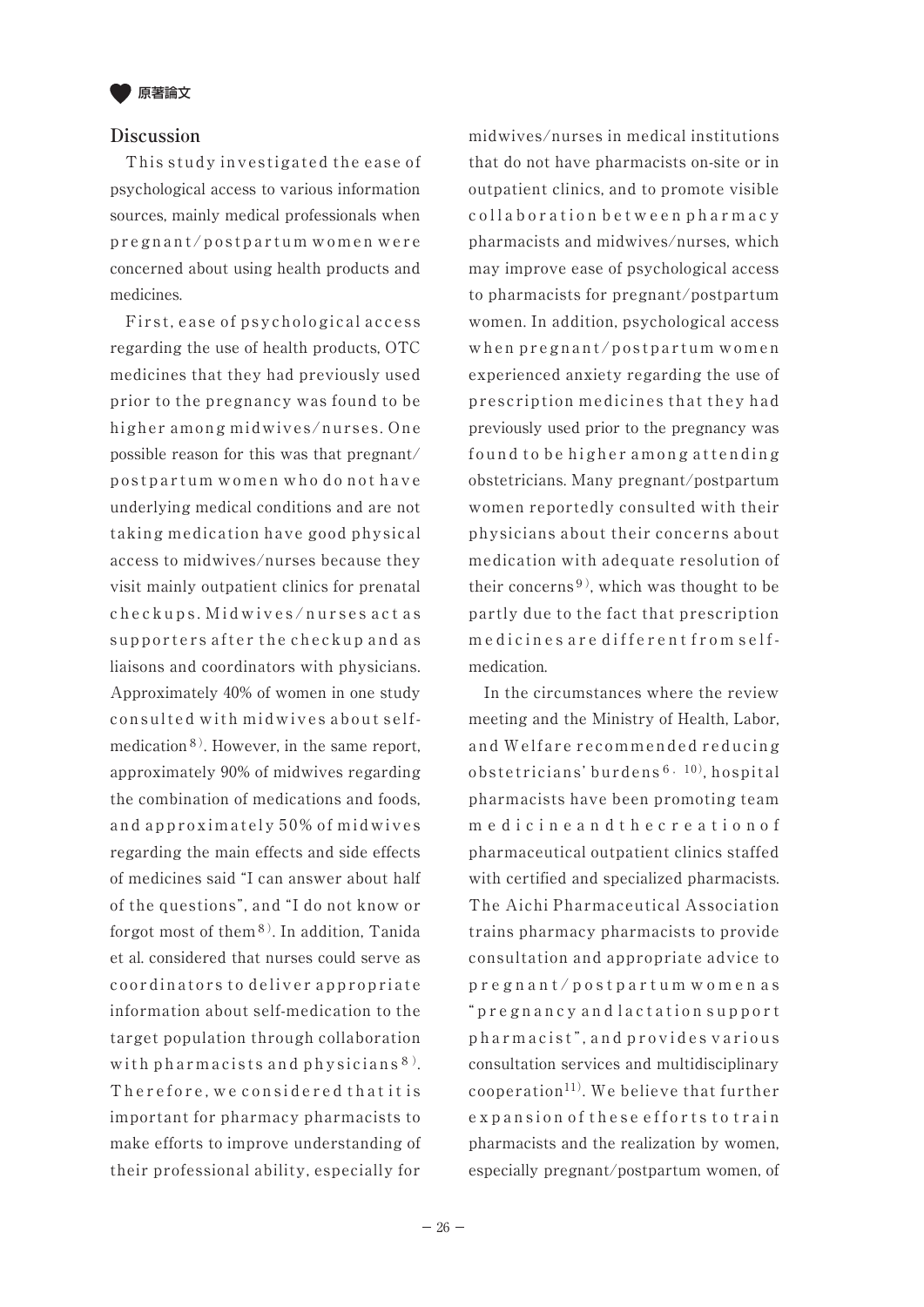the concrete benefits of cooperation b e t w e e n h o s p i t a l p h a r m a c i s t s a n d pharmacy pharmacists will improve the ease of psychological access, especially pharmacy pharmacists.

 For health products and medicines that they had not previously used prior to the pregnancy, the ease of psychological access was approximately the same with attending obstetricians, attending physicians, pharmacists, and midwives/nurses. Therefore, it is necessary to actively raise awareness of the professional ability of pharmacists for pregnant/postpartum women through the use of stickers, posters, and awareness cards, as in the efforts of the Aichi Pharmaceutical Association<sup>11)</sup> in these health products and medicines. In addition, to promote an environment where all women, including pregnant/postpartum women, can easily consult pharmacy pharmacists about their health issues, Kagoshima Prefecture has designated pharmacies that respond to the various h e alth issues faced by women with expertise as "women-friendly pharmacies" and is promoting support by pharmacy pharmacists<sup>12)</sup>. We believe that expanding such initiatives and raising awareness will increase the understanding of pharmacists' services among pregnant/postpartum women, which will improve ease of p s y c h o l o g i c a l a c c e s s, e s p e c i all y t o pharmacy pharmacists.

 Next, we found that 87.8% of pregnant/ postpartum women self-reported their pregnant/postpartum status to pharmacy pharmacists, but 12.2% of the pregnant/ postpartum women would not self-report their pregnant/postpartum status at all or

un less as k e d. The review meeting recommended that pregnant/postpartum status should be self-reported so that they can use medicines with peace of mind<sup>6)</sup>. Based on the results of this study, we considered that the ability of pharmacists to talk and listen to pregnant/postpartum women――that is, practical communication skills based on a thorough understanding of women's lifestyles――is important for promoting self-reporting of pregnant/ postpartum status. In recent years, training for pharmacists in the handling of emergency contraceptives associated with on line medical treatment has been promoted, and pharmacy pharmacists are required to improve ease of psychological access to women and communication skills more than ever before<sup>13)</sup>. In addition, we also considered that it is necessary to examine methodologies that enable both p r e g n a n t / p o s t p a r t u m w o m e n a n d pharmacists to easily and reliably share information at pharmacies using tools other than the traditional self-reporting tools such as the maternal and child health handbook and the drug history handbook.

 One of the limitations of this study is that we were not able to ascertain the details of the reasons for not self-reporting their status as pregnant/postpartum women due to the response burden of the subjects. This issue must be examined further in view of women's social situations. In addition, since the main purpose of this study was to understand the trend for Japan as a whole according to population distribution, it was not possible to conduct a detailed study of regions and ages. Although the data collected in this study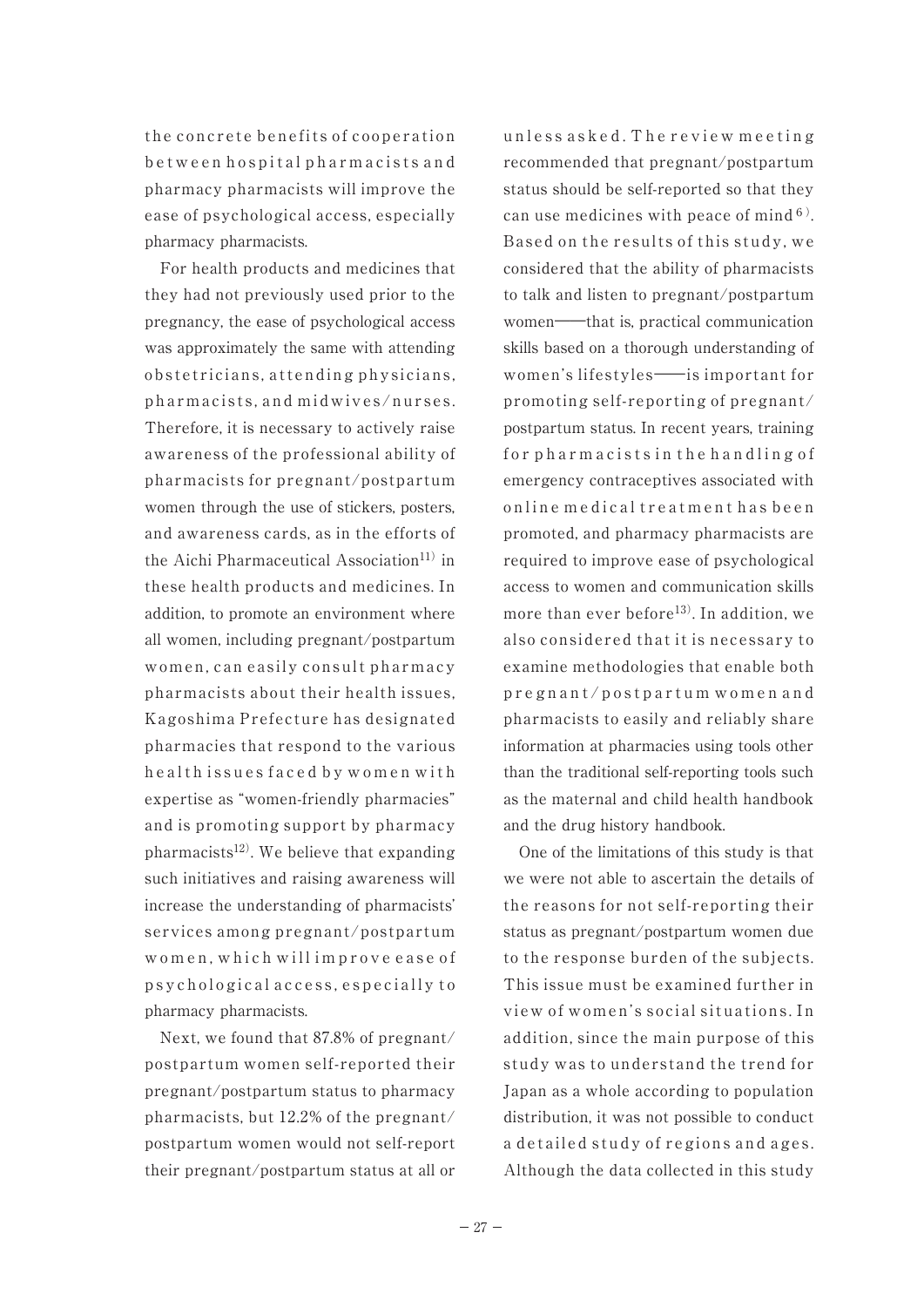

includes basic characteristics information on the regions and ages of the respondents, the fact that the sample sizes for regions and ages varied due to the above main p u r p o s e , a n d t h a t d e t a i l e d c a u s a l relationships cannot be clarified, is considered a limitation of this study. Since there are some regions that are making advanced efforts, such as the cases of Aichi<sup>11)</sup> and Kagoshima<sup>12)</sup> prefectures, we would like to make this an issue for future study. However, it is very significant that we conducted an online survey of pregnant/postpartum women throughout Japan to clarify the ease of psychological access, the actual situation of self-reporting their pregnant/postpartum status, and to obtain essential information for the support of pharmacists for pregnant/postpartum women. In addition, if a particular region or population is targeted, its social and cultural characteristics may be reflected. Therefore, we thought an online survey would help represent women's views more accurately because it enabled us to reach respondents across the nation quickly.

## **References**

- 1 )S u z u k i Y , S h i k a m a K , K o s a k a N : Relationship between "child-rearing and nursing care" and female social advancement among female university students. Journal of Living and Welfare Kyoto Women's University, 14, 51-57 {2019}.
- 2) Iijima S, Yokoyama K: Socioeconomic Factors and Policies Regarding Declining Birth Rates in Japan. Japanese journal of hygiene., 73, 305-312 {2018}.
- 3)"Demographic Transformation in Japan": https://www.mhlw.go.jp/toukei/saikin/hw/ jinkou/geppo/nengai20/dl/h3-4.pdf, Accessed

3 July, 2021.

- 4) Kawamoto T, Nitta H, Murata K, Toda E, Tsukamoto N, Hasegawa M, Yamagata Z, Kayama F, Kishi R, Ohya Y, Saito H, Sago H, Okuyama M, Ogata T, Yokoya S, Koresawa Y, Shibata Y, Nakayama S, Michikawa T, Takeuchi A, Satoh H: Rationale and study design of the Japan environment and children' s study (JECS). BMC Public Health, 14, 25 {2014}.
- 5) Nishigori H, Obara T, Nishigori T, Metoki H, Ishikuro M, Mizuno S, Sakurai K, Tatsuta N, Nishijima I, Fujiwara I, Arima T, Nakai K, Mano N, Kuriyama S, Yaegashi N:Drug Use before and during Pregnancy in Japan: The Japan Environment and Children's Study. Pharmacy (Basel), 5, {2017}.
- 6)"Review Meeting of Ideal Health and Medical System for Pregnant/Postpartum Woman":https://www.mhlw.go.jp/stf/shingi/ other-hoken\_553056\_00007.html, Accessed 26 June, 2021.
- 7)Sakamoto K, Kambe J, Nakata E, Sasaki M, Chuman H, Yamauchi A:Questionnaire Survey of Pharmacists, Pharmacy Students and Researchers Regarding "Drugs and P r e g n a n c y " . J a p a n e s e j o u r n a l o f pharmaceutical health care and sciences 32, 956-963 {2006}.
- 8) Tanida K, Hamaue A: Nurses'knowledge and consultations with others about selfmedication - Comparison among occupational types -. UH CNAS,RINCPC Bulletin, 27, 77-89 {2020}.
- 9)Takagi K, Onda M, Iwaki A, Nishikawa N, Arakawa Y:A Survey on the Attitudes of Pregnant and Lactating Women about the Use of Drugs. YAKUGAKU ZASSHI, 130, 1381-1385 {2010}.
- 10)"Ministry of Health, Labour and Welfare, Health Policy Bureau": http://www.hospital. or.jp/pdf/15\_20210930\_01.pdf, Accessed 1 December, 2021.
- 11)"Aichi Pharmaceutical Association": https://www.apha.jp/medicine\_info/entry-22.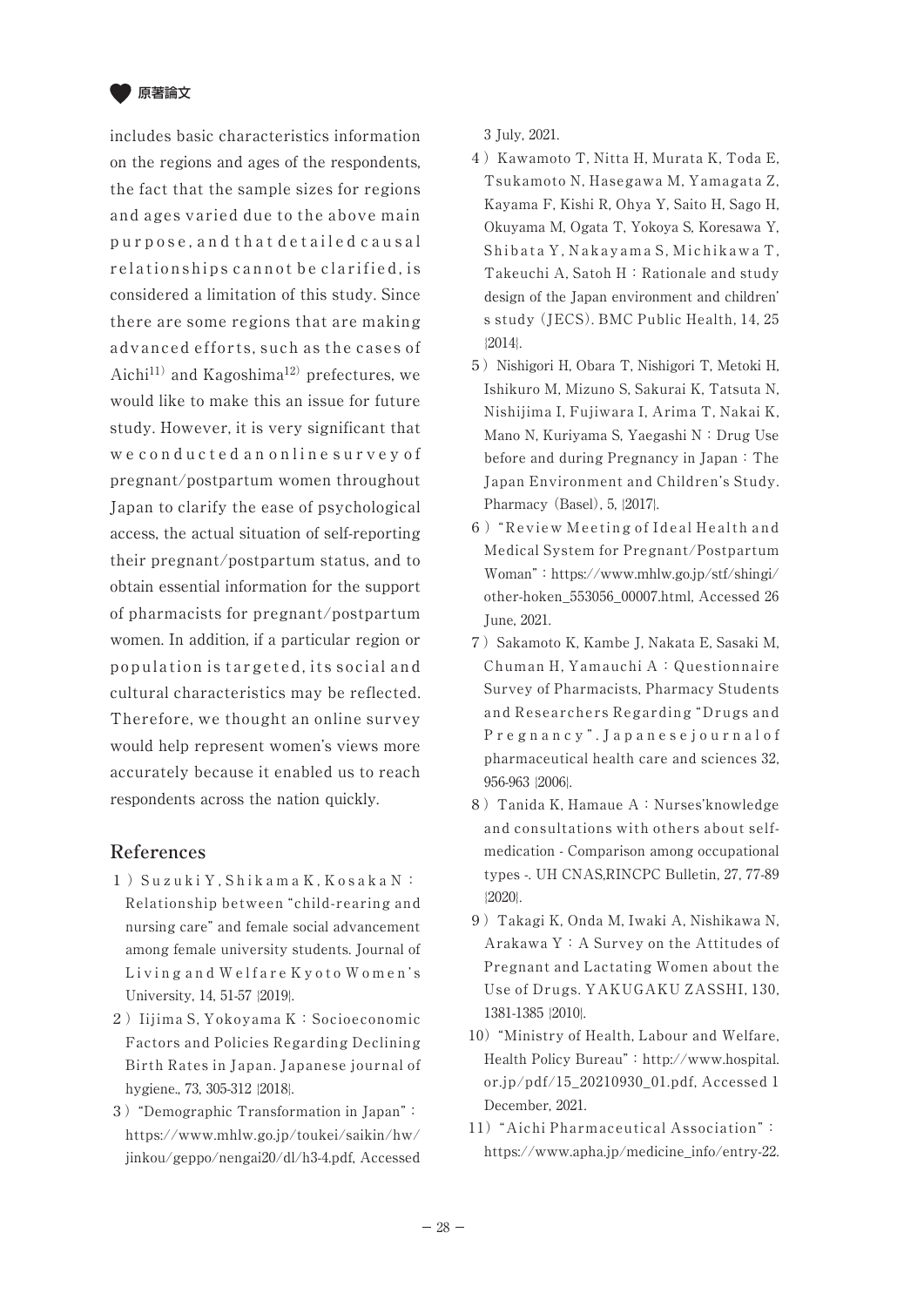html, Accessed 1 July, 2021.

- 12)"Kagoshima Prefecture":http://www.pref. kagoshima.jp/ae06/kenko-fukushi/kenko-iryo/ kenko/josei/woman/sapo-toyakkyoku.html, Accessed 3 July, 2021.
- 13)"Ministry of Health, Labour and Welfare": https://www.mhlw.go.jp/content/ 1 1 1 2 1 0 0 0 / 0 0 0 7 9 9 5 2 4 . p d f , A c c e s s e d 1 December, 2021.